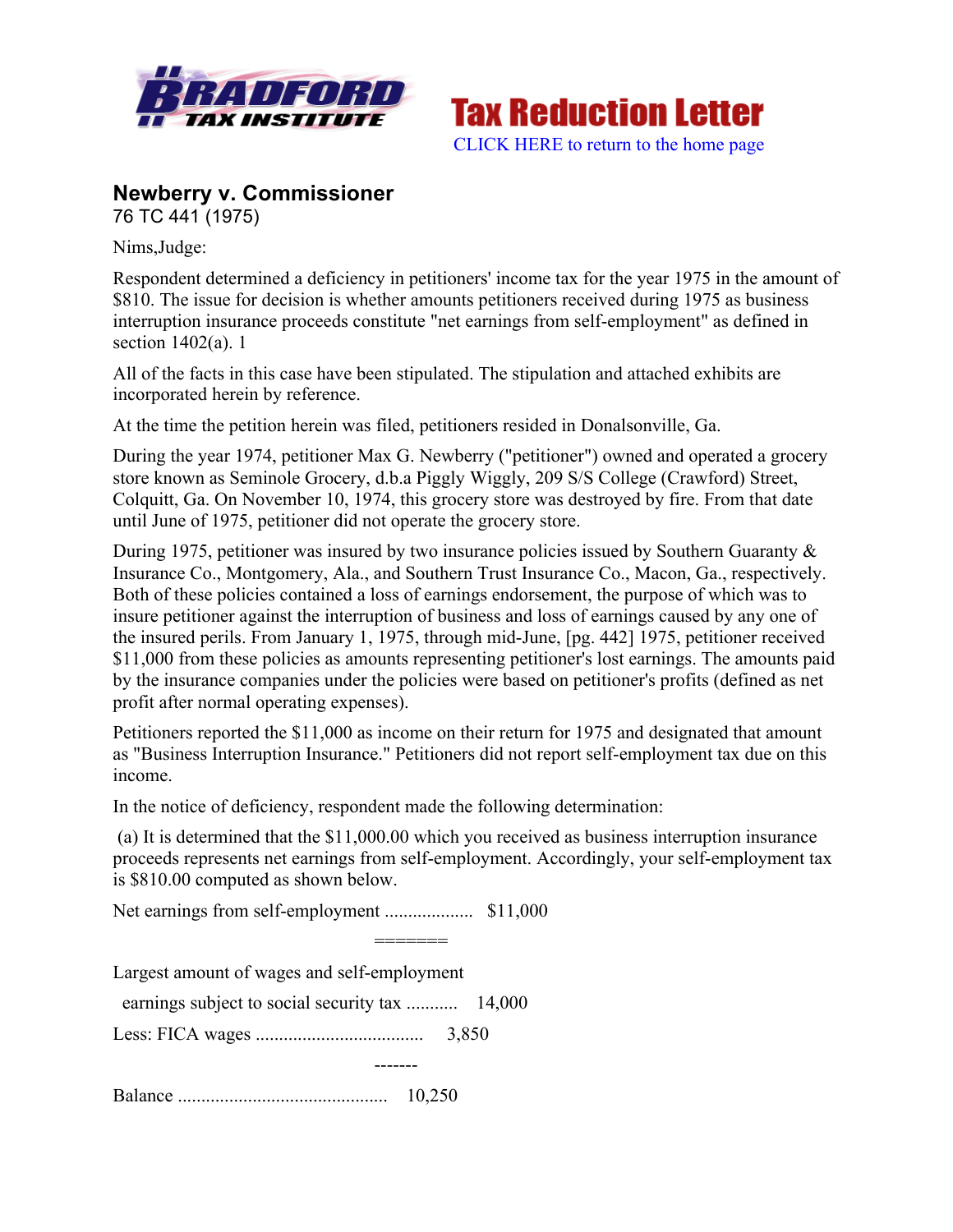Self-employment income--lesser of net earnings from self-employment or balance above ............. 10,250 Rate ................................................ 7.9% ------- Self-employment tax ................................. 810

-------

The issue presented in this case is whether the \$11,000 which petitioners received in 1975 as business interruption insurance proceeds is subject to self-employment tax. 2 Resolution of this issue depends on the construction to be accorded section 1402(a), which section generally defines net earnings from self-employment as "the gross income derived by an individual from any trade or business carried on by such individual, less the deductions allowed by this subtitle which are attributable to such trade or business."

======

Respondent notes that there is no dispute that petitioner's grocery business was a trade or business whose profits are subject to the self-employment tax. Such being the case, [pg. 443]respondent insists that since the instant proceeds were merely a substitute for the loss of profits from petitioner's grocery business, they are similarly subject to the self-employment tax. Essentially, petitioners argue that since an interruption in business was the sine qua non for their entitlement to the proceeds, they were not "derived from any trade or business carried on " and thus are beyond the scope of section 1402(a).

This appears to be a case of first impression on this issue. Respondent has cited various cases concerning the question of whether various types of receipts constitute taxable income for income tax purposes, 3 but for reasons hereafter stated, we do not perceive the immediate relevance of these cases to the self-employment tax. However, we feel that some insight can be drawn from an analysis of the purpose behind the self-employment tax and an examination of the "wage" definition as utilized under the Federal Unemployment Tax Act (FUTA) and the Federal Insurance Contributions Act (FICA). See Sections 3306(b) and 3121(a).

The self-employment tax was enacted by the Social Security Act Amendments of 1950, ch. 809, 64 Stat. 477, in order to assist in the administration of the Social Security system. In particular, it functions to finance the extension of Social Security benefits to self-employed individuals. S. Rept. 1669, 81st Cong., 2d Sess. (1950), 1950-2 C.B. 302, 307-308, 352-353. For individuals who operate their own trades or businesses, it is the counterpart of the taxes imposed on the wages of employees by FUTA and FICA. Its constitutionality was upheld in Cain v. United States, 211 F.2d 375 (5th Cir. 1954), cert. denied 347 U.S. 1013 (1954), and also in numerous cases in this Court. 4

In the employee context, liability for FUTA and FICA taxes is imposed only on the basis of wages received by employees. Secs. 3101(a), 3301. Non-wage income is simply not subject to either tax. The term wages, in general, is defined to include all remuneration for "employment." Secs. 3121(a), 3306(b). Employment [pg. 444]generally means any service an employee performs for the person employing him. Secs. 3121(b), 3306(c).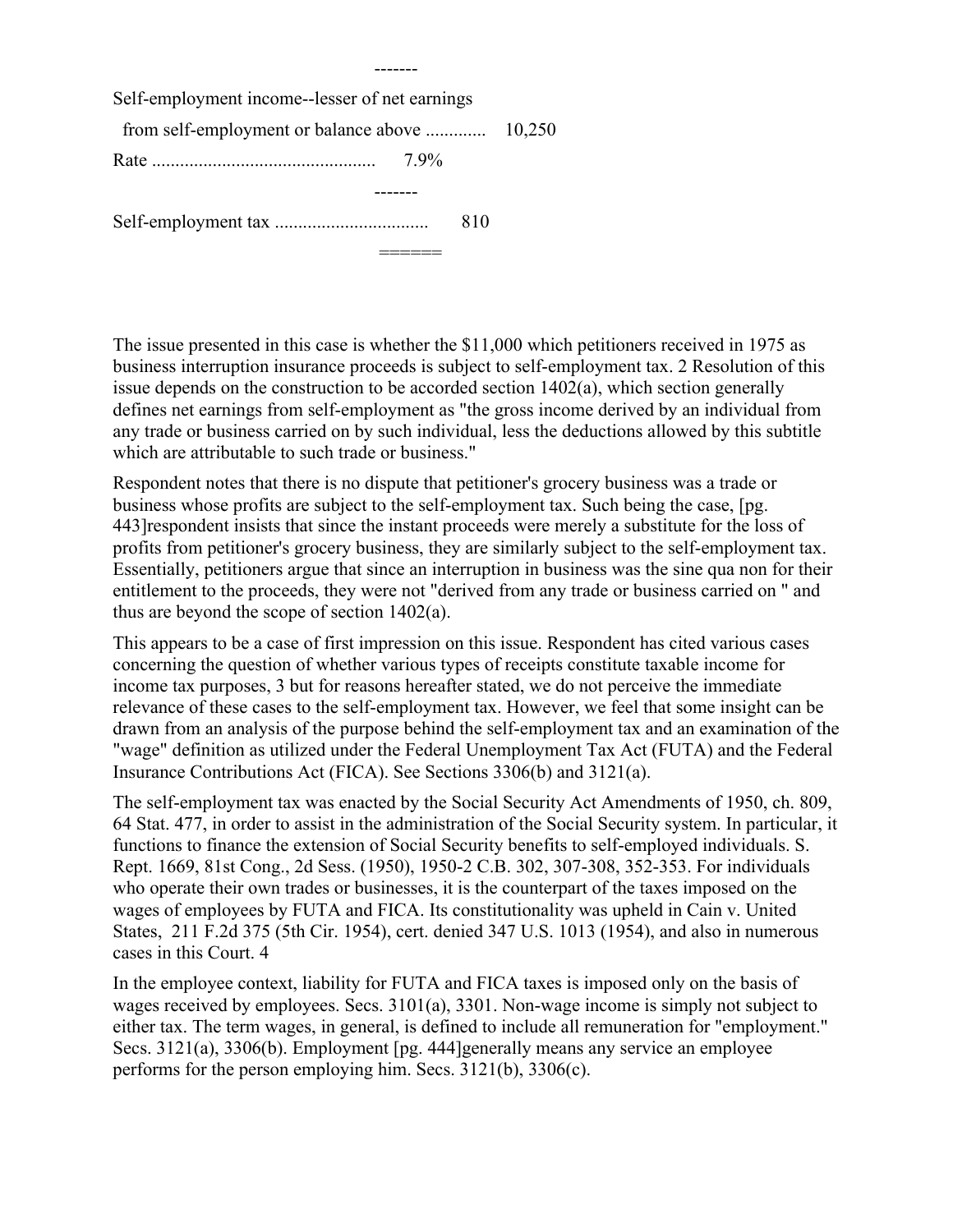Section 1402(a) defines self-employment earnings as the "gross income derived by an individual from any trade or business carried on by such individual." (Emphasis supplied.) Respondent's position requires a reading of "carried on" to mean carried on at some point: past, present, or future. In other words, there is no requirement that the income in question result from the operation of the taxpayer's trade or business. Thus, the individual's previous business activity would suffice to satisfy the "carried on" requirement of the statute.

We agree, however, with petitioner's position that there must be a nexus between the income received and a trade or business that is, or was, actually carried on. Put another way, the construction of the statute can be gleaned by reading the relevant language all in one breath: the income must be derived from a trade or business carried on. That there be some trade or business activity by the taxpayer which gives rise to the income is evidenced by the Senate Report which accompanied the first enactment of the self-employment tax:

The trade or business must be "carried on" by the individual, either personally or through agents or employees, in order for the income to be included in his "net earnings from self-employment." Accordingly, gross income derived by an individual from a trade or business carried on by him does not include income derived by a beneficiary from an estate or trust even though such income is derived from a trade or business carried on by the estate or trust. [S. Rept. 1669, supra, 1950-2 C.B at 354.]

We note that this statutory construction is in keeping with respondent's interpretation of the wage definition under FICA and FUTA. In Rev. Rul. 56-110, 1956-1 C.B. 488, an employer established a plan to provide workers with unemployment benefits in addition to any State unemployment benefits they might receive, a context analogous to the instant case. In that ruling, the Commissioner held that benefits from such a plan, although income under section 61(a), are not wages for purposes of FUTA, FICA, or income tax withholding. The same result obtained in Rev. Rul. 60-330, 1960-2 C.B. 46.

Even though no rationale was contained in Rev. Rul. 56-110, supra, as to why such benefits did not constitute wages, the result appears to be compelled by virtue of the statutory definition. Because the unemployed worker performs no services [pg. 445] there is no employment. Since the benefits are not remuneration for employment, they consequently cannot be considered wages. This construction of the statute is borne out by respondent's rulings which deal with strike and lockout benefits paid by unions to their members.

In Rev .Rul. 58-139, 1958-1 C.B. 14, and Rev. Rul. 68-424, 1968-2 C.B. 419, the Commissioner ruled that strike benefits includible in gross income are not wages for FICA and FUTA purposes. The latter ruling specifically states that the nonperformance of services provides the justification; strike benefits are paid solely because of an employee's union affiliation and not as remuneration for any services performed. 5

We concur with the legal analysis set forth in the above-mentioned revenue rulings. Although we are mindful that such rulings represent only the Commissioner's legal position as to a particular set of hypothesized facts and are not binding on this Court (BHA Enterprises, Inc. v. Commissioner, 74 T.C. 593, 602 (1980); Lemery v. Commissisoner, 54 T.C. 480, 489 (1970)), the problem presented herein is sufficiently analogous to warrant an examination of the rationale and result contained in the cited rulings. See Groves v. United States, 533 F.2d 1376 (5th Cir. 1976), affg. an unreported District Court decision (N.D. Fla. 1974, 35 AFTR 2d 75-817, 75-1 USTC par. 9212), cert. denied 429 U.S. 1000 (1976).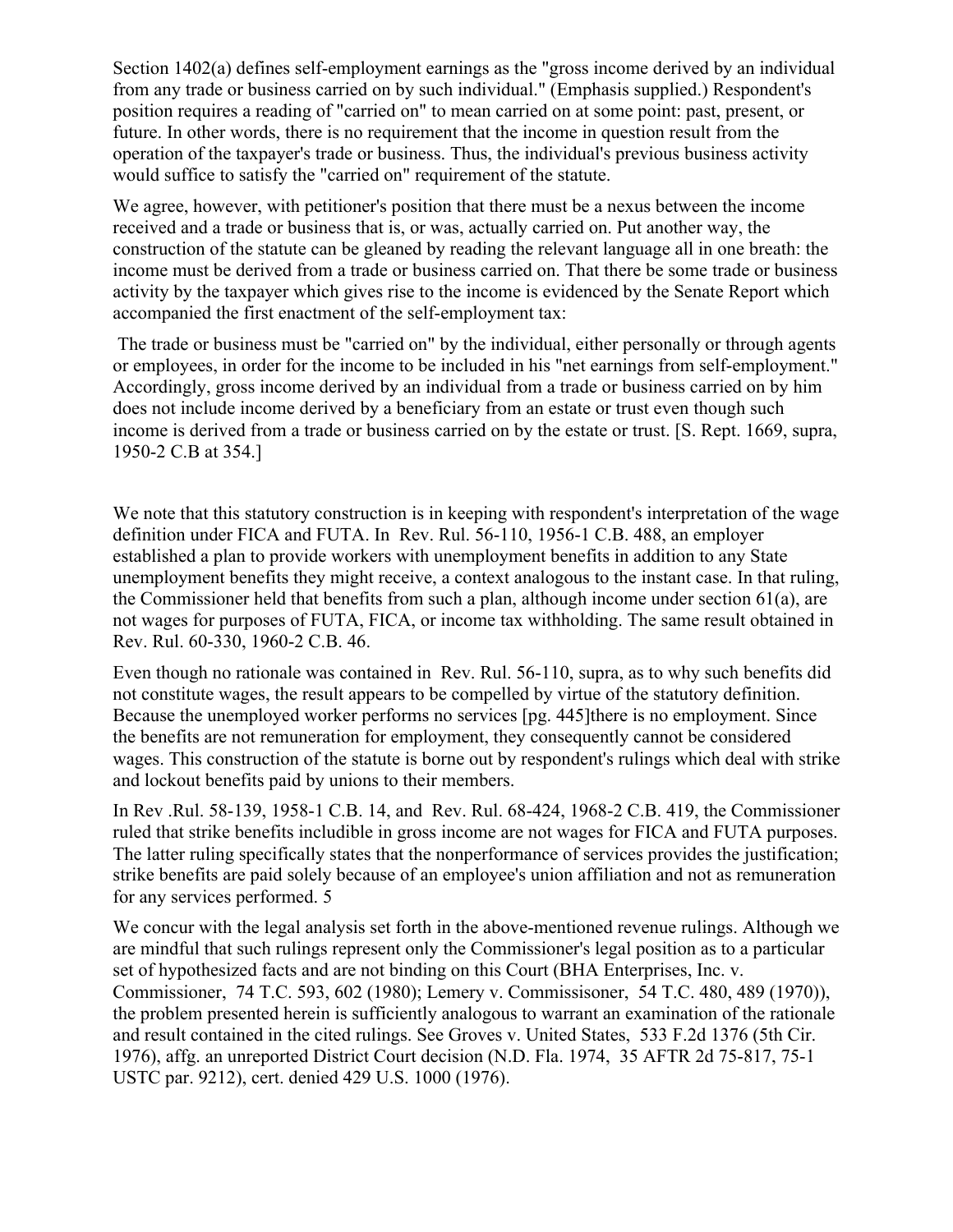In Rev. Rul. 56-110, supra, the employee's failure to engage in his trade or business activity (i.e., providing services as an employee, see Primuth v. Commissioner, 54 T.C. 374 (1970)) was a prerequisite for the receipt of supplemental unemployment benefits. Although eligibility for these benefits may be the result of the individual's employee status at some previous time, in no way are the benefits a function of the employee's providing services for his employer. Those benefits are not derived from any employment carried on. 6 [pg. 446]

In the same vein, petitioner's inability to operate the grocery store following its destruction gave rise to the proceeds at issue. Indeed, petitioner's insurance policy is the self-employed individual's counterpart to the supplemental unemployment benefit plan contained in Rev. Rul. 56-110, supra. Both plans are essentially private benefit mechanisms intended to compensate an individual while he is not able to engage in his income producing activity. The comparable statutory terms-carrying on a trade or business and rendering services-suggest to us that any income must arise from some actual (whether present, past or future) income-producing activity of the taxpayer before such income becomes subject to either FUTA, FICA, or self-employment taxes, as the case may be. This harmonious result is particularly warranted in view of the integration of the definition of self-employment income with the wages definition for purposes of computing an individual's self-employment tax liability. See sec. 1402(b); sec. 1.1402(b)- 1(b), Income Tax Regs.

The cases which respondent has cited, Miller v. Hocking Glass Co., 80 F.2d 436 (6th Cir. 1935), cert. denied 298 U.S. 659 (1936); Marcalus Manufacturing Co. v. Commissioner, 30 T.C. 1345 (1958), affd. per curiam, 268 F.2d 739 (3rd. Cir. 1959), cert. denied 361 U.S. 924 (1959); Massillon-Cleveland-Akron Sign Co. v. Commissioner, 15 T.C. 79 (1950); International Boiler Works Co. v. Commissioner, 3 B.T.A. 283 (1926); Oppenheim's, Inc. v. Kavanagh, 90 F.Supp. 107 (E.D. Mich. 1950), are not helpful. All of them concern the issue of whether proceeds received under a use and occupancy policy as compensation for lost profits are realized or recognized income 7 for income, not employment, tax purposes. As we have indicated, wholly different concepts govern the question of taxability of insurance or similar proceeds under the two respective taxes. In Central Illinois Public Service Co. v. United States, 435 U.S. 21 (1978), the Supreme Court observed that "Decided cases have made the distinction between wages and income and have refused to equate the two in withholding or similar controversies." (Emphasis [pg. 447]supplied.) We conclude that it would be appropriate to make such a distinction between net earnings for self-employment tax purposes and income under section 61(a).

We are also not persuaded by respondent's reliance upon Rev. Rul. 76-500, 1976-2 C.B. 254. In that ruling, a farmer suffered an uninsured crop loss in the amount of \$8,000. Subsequently, the farmer was granted an \$8,000 emergency loan by the Farmers Home Administration. At the time the loan was granted, \$5,000 of principal was canceled pursuant to the provisions of Pub. L. 92- 385, 86 Stat. 554, the purpose of the cancellation being to reimburse the farmer for his uncompensated loss. Respondent ruled that since the effect of the cancellation was to provide the farmer with compensation for his loss of future profits or potential income, it must be taken into account in computing net earnings from self-employment.

Aside from the nonprecedential nature of the ruling insofar as this Court is concerned, we perceive more of a casual nexus in Rev. Rul. 76-500, supra, between the operation of a trade or business and the cancellation income. The taxpayer therein had to engage in some farming activity in order to plant and grow the damaged crops. As a result, the loan cancellation can be considered, at least in part, to be derived from the taxpayer's farming operations. By contrast herein, there is a complete dearth of business activity. In any event, we pass no judgment here as to the correctness of the Commissioner's position in Rev. Rul. 76-500.